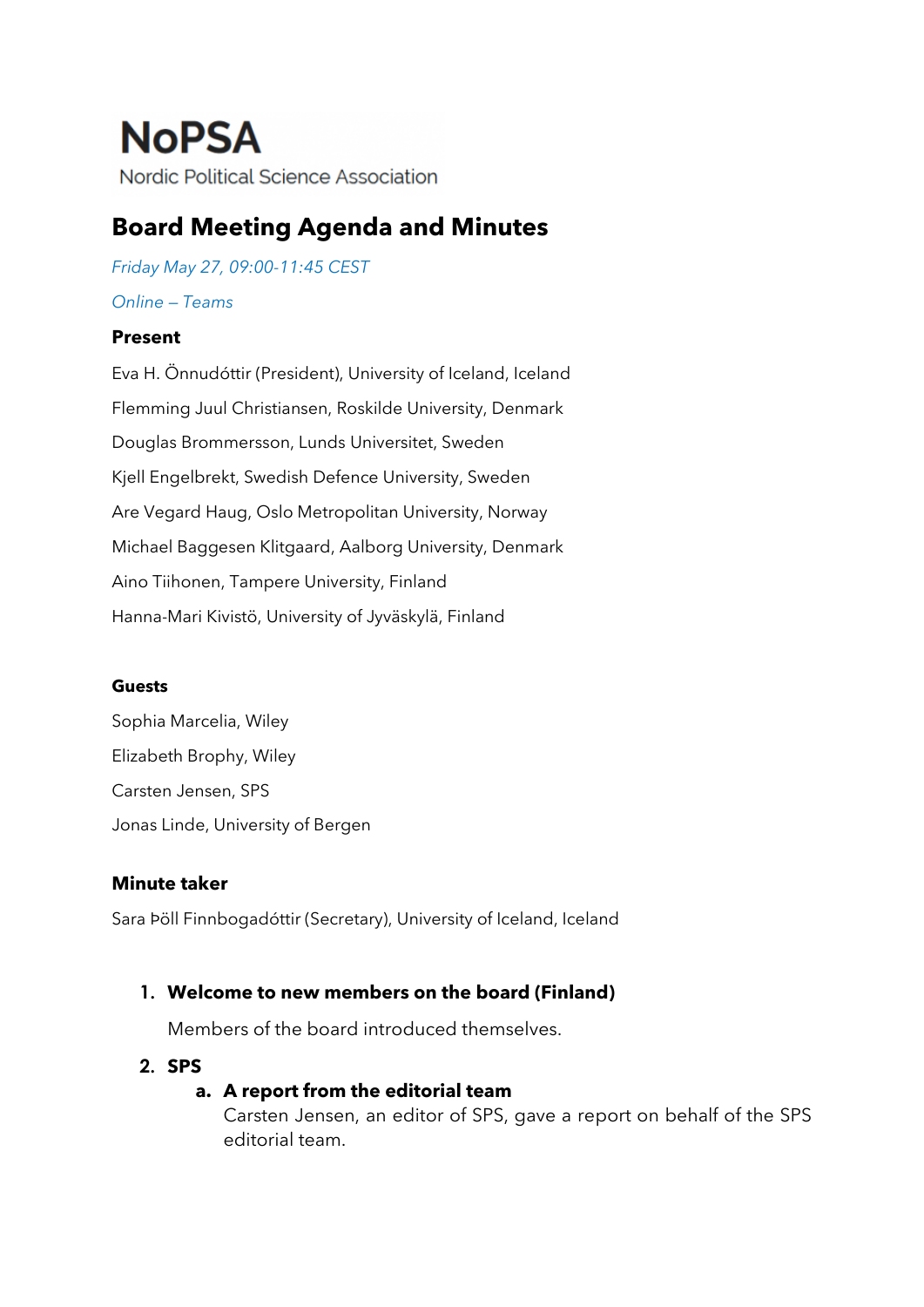Carsten Jensen noted that no special issues are foreseen in the near future.

The current editorial team suggests that the board discuss the following points:

- The next SPS editorial team.
- The possibility of one of the members of the SPS editorial teams being an associate board member.

### **b. The Annual report from Wiley / the Publishers report from Wiley (see attached)**

Sophia Marcelia and Elizabeth Brophy, publishers at Wiley, gave a report from Wiley. 6,363 institutions accessed the content of the SPS in 2021. They noted that access to content has been moving towards open access rather than through subscriptions.

The comparison between SPS and other journals is difficult due to the specificity of SPS. However, the number of engagements is about the same as other publications from Wiley. The first issue of the 44<sup>th</sup> volume currently holds the most downloaded articles.

To increase the number of submissions, the board should look into targeted marketing towards the countries (outside of Europe) that are engaging with SPS.

#### **c. Pricing letter for 2023 (see attached)**

For the year 2023, the Wiley subscription pricing will decrease. This is due to changes in the industry (move towards open access, preference for online subscription). Due to the change in subscription pricing, a decrease in revenue is foreseen. The APC (Article Publication Charges) pricing is the more important pricing for SPS.

### **d. A draft of a new five year contract with Wiley, starting 2024 (see attached)**

Sophia Marcelia and Elizabeth Brophy propose a five-year contract (2024-2028) for SPS. This proposal includes that the journal moves fully online.

The proposal includes a point on content review. The content review is a department that provides support where journal editors deem necessary, they are not responsible for the content of the journal. They provide management and admin support – not editorial support.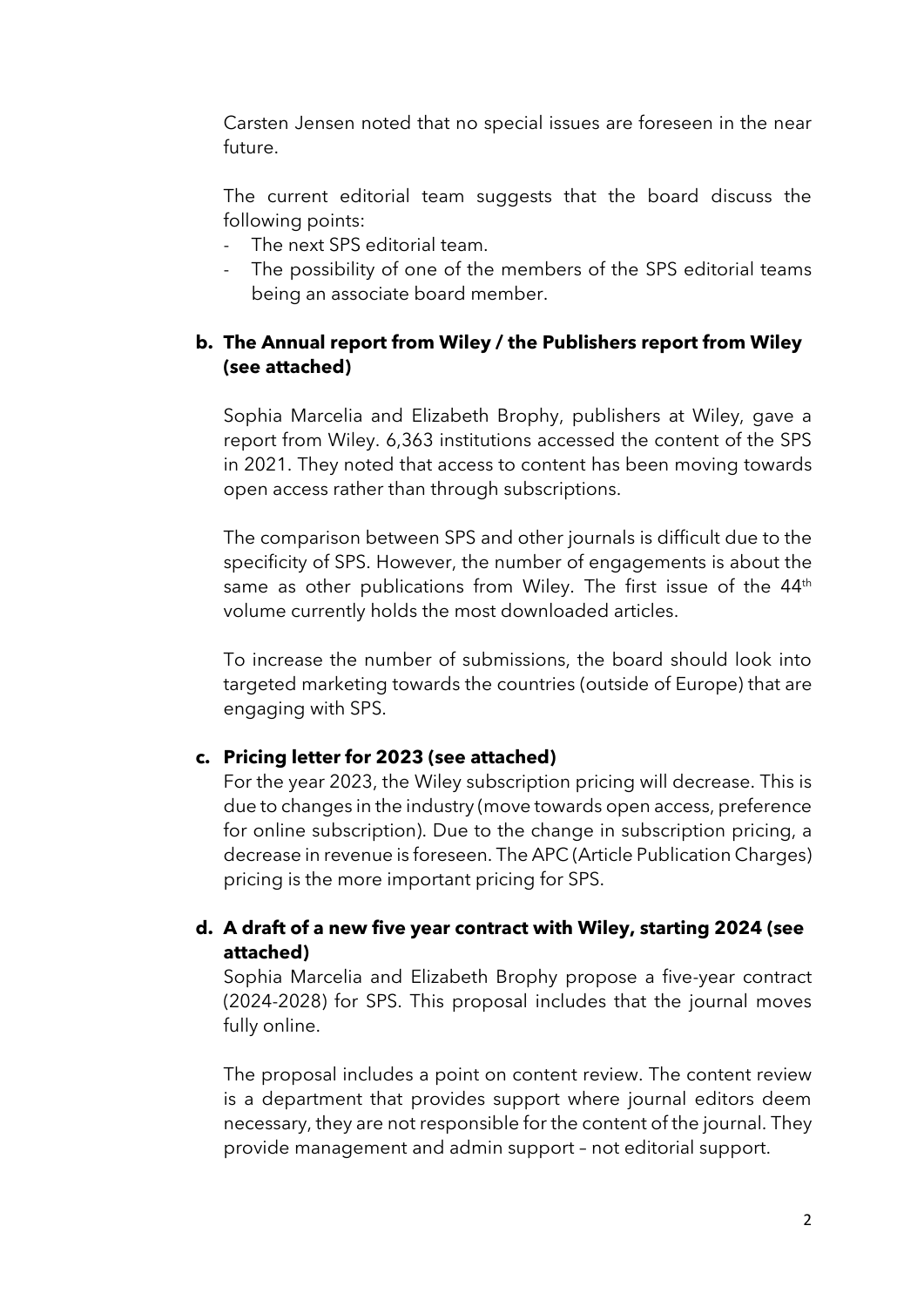The publishers deem the content review to be a positive step for the SPS.

There was a point of concern made about the selection of reviewers should SPS adopt the content review. It was clarified that the content review department would solely provide management and admin support.

Timeline of the contract: By the end of 2022, it would be best to have a verbal agreement on the points that should be included in the five year contract with Wiley. By October 2023, it would be best to have a signed contract. The decision on the APC pricing needs to be finalised by November 2022.

*Sophia Marcelia and Elizabeth Brophy left the meeting 10:27.*

#### **e. Other matters concerning SPS**

There was a short discussion on the Johan Skytte lecture. SPS would be willing to continue publishing the lectures given that the Johan Skytte foundation would express an interest in that.

#### **3. The next NoPSA Congress in Bergen 2024**

#### **a. A status report and discussion with the local organizers**

Jonas Linde, member of the organising committee of the next NoPSA congress at the University of Bergen, gave an update on the organisation of the next NoPSA congress. The planning process is in its early stages. The congress will be held at Bryggen (Bergen city centre). It is not possible to host the congress at the University due to the start of the fall semester.

Venue(s): Main venue will be the Radisson Blu Royal Hotel. There are other hotels nearby that can serve as the congress' venues.

It is foreseen to have a reception at Håkansonhallen, Bryggen (sponsored by the City of Bergen).

The estimated costs per person (at 300 participants and before contributions from the organising institutions) is 5.460 NOK (including gala dinner and four lunches). A discussion on the costs took place. A point was made to re-evaluate the lunches covered by the participation fee and if the organisers could explore other options for lunches (e.g. providing lunch tickets).

A point was made that the call for workshops needs to be sent out at least one and a half year before the congress takes place. Regarding